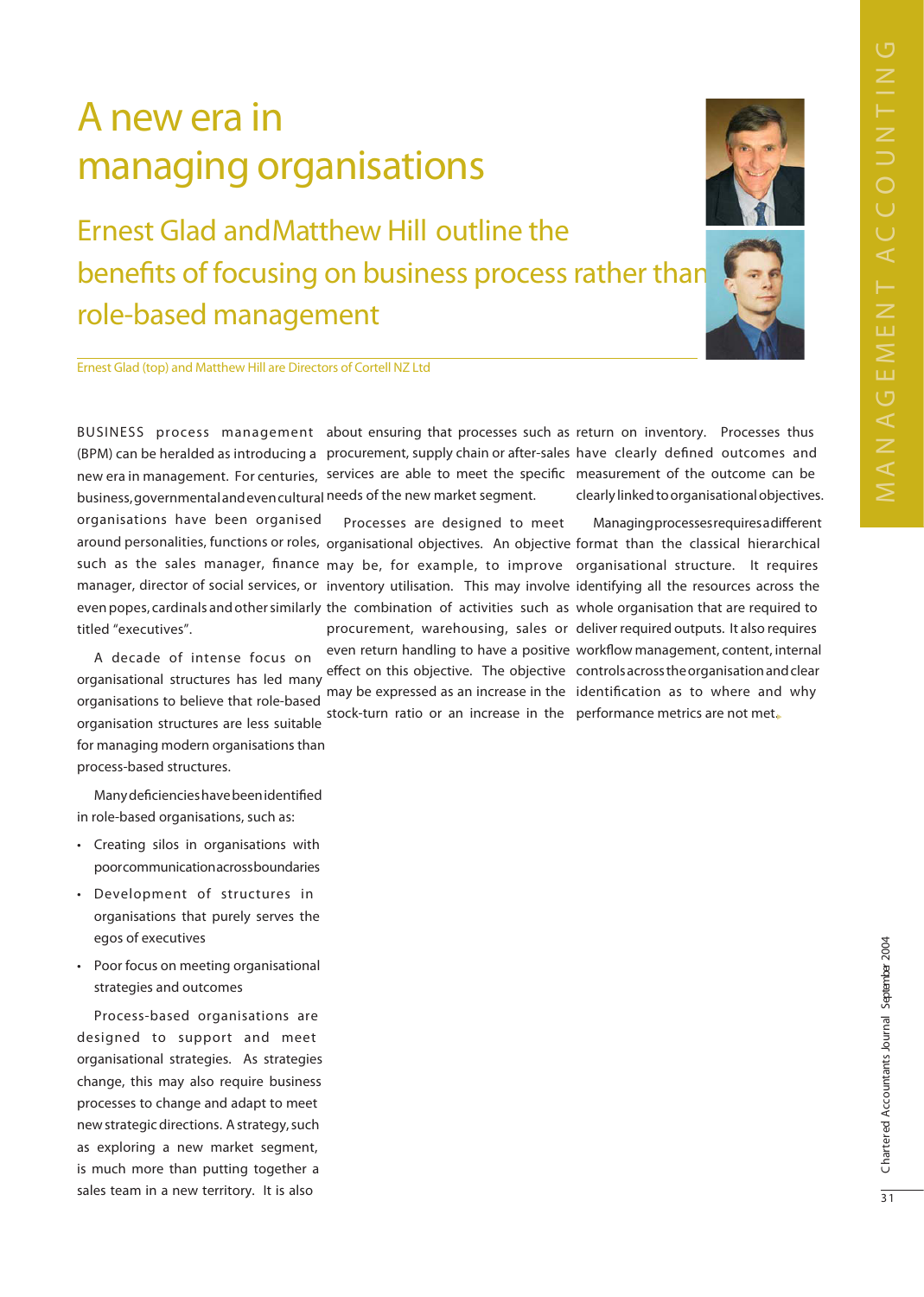#### Figure 1



Fortunately, process-management technologies have been developed (and matured) in the past decade to meet the challenges of BPM. These technologies can greatly assist in managing processes more effectively. Understanding the components of a BPM system gives an indication of what can be achieved with this type of technology.

Typical components of a BPM solution include the following.

### *Workflow*

Work conducted in the business process is traced using workflow software to record events, time and other metrics.

## *Event scheduler*

The event scheduler reacts to triggers and responses from the process environment. An example would be where a user enquires about the availability of a certain product and the event scheduler

automatically kicks-off the process of retrieving information about the product from the suppliers' data stores.

## *Rules engine*

The rules engine "interprets" events, and uses its logic engine to find appropriate solutions or send signals to related people for action. In *Figure 1*, the rules engine could feed off large orders (those over \$1,000) and email these to an approved purchase manager to handle personally. Orders that are under this value are automatically processed with no user intervention, except possibly checking whether budget is available. This would eliminate the requirements for purchasing personnel to manage all orders.

#### *Content management*

Being able to manage content (such as documentation and links to other systems) improves the effectiveness of the process operators by providing easy access to relevant content. When management wants to view information (eg, sales processed last week), they will be able to use this financial data and drill right down to an individual order document. Email correspondence, phone calls, letters and any associated information are also available.

#### *Simulator*

Most BPM software also has a simulator to evaluate alternative process methods or to visually screen the impacts of different capacity loadings on the process.

#### *Business intelligence/analytics engine*

This uses business intelligence technologies to provide analytical capabilities on processes to ascertain trends and alert users about issues or events/actions in an easy-to-use interface. The business intelligence engine can also be used for

Chartered Accountants Journal September 2004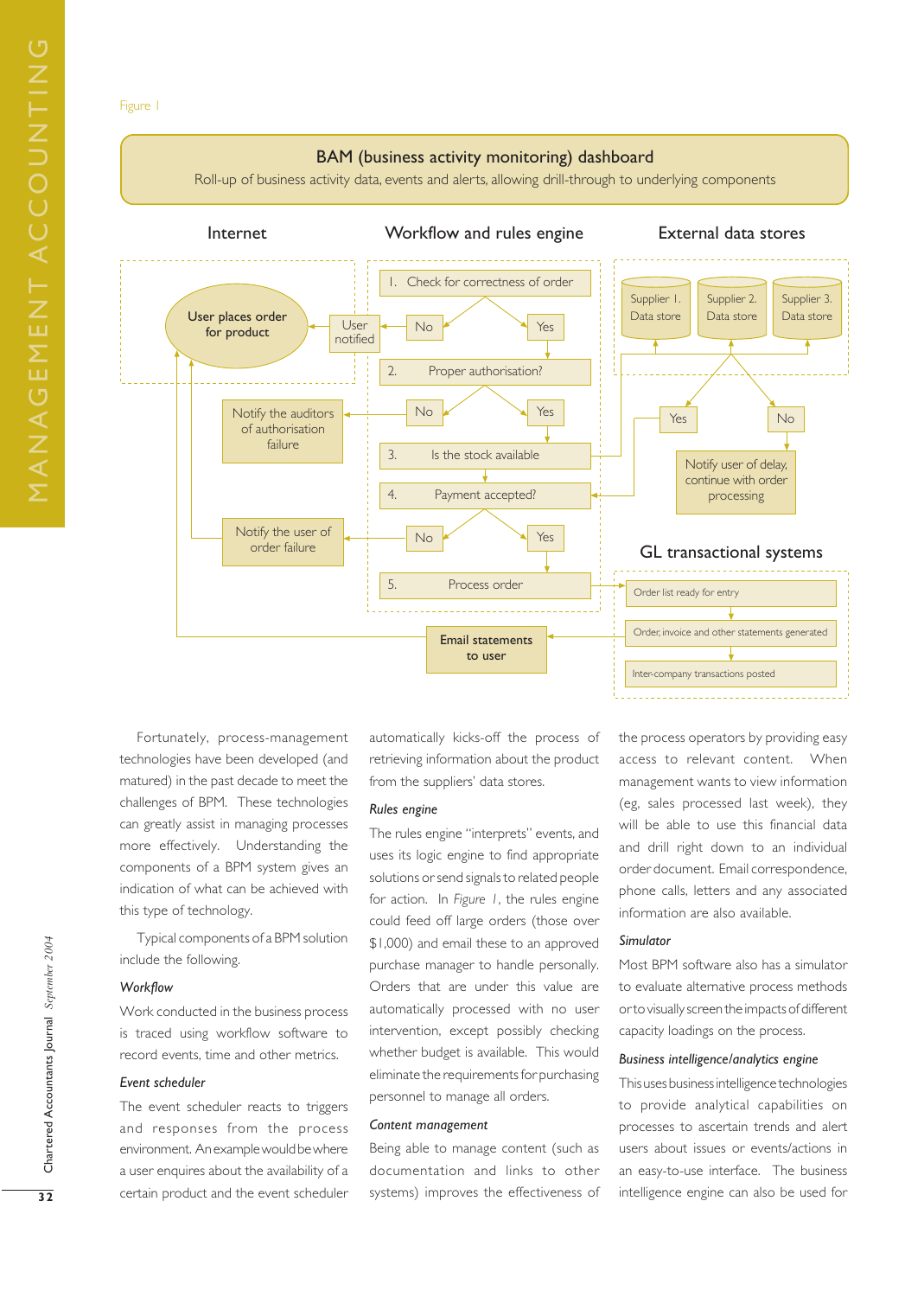modelling your processes in an easy-to- • use environment. Numerous scenarios can be evaluated and the results can be viewed through an intuitive interface.

#### Portal

**BPM** environment.

BPM solutions also incorporate a semantic layer containing elements such analysis, as well as alerting them to actions compliance in the organisation.

required because of the occurrence of specific events. As all information is available, the dashboards allow users to drill right down into an individual order, and view all related tasks and activities around this process.

#### An example

As shown in Figure 1 the process of placing an order involves many different components of what ultimately forms the BPM solution. Each instance of this process is detailed in the various components. Time and cost information is also pulled together to give a complete picture of the individual activities.

To make meaningful decisions based on this information, management is now able to view information through the dashboard, including:

- The number of instances this process occurrs (number of purchases made), eg, per day, week
- Number of queries made, down to the individual query
- Supplierresponsetimes and associated  $\bullet$ cost information
- Stock details, high/low movers

Drill right down to the "nth" level on engine to measure process costs and raised, invoice and user profile

With this information and the dashboard view, decisions can be made The BPM solution typically provides for on reviewing the process, making a portal to access underlying systems changes and in some instances even with a single point of entry to the to make the necessary changes based on the processes that will ultimately drive profitability.

This is only an example. There are as performance metrics, activity-based numerous other processes that can costing solutions, balanced scorecard be tied in. For example, the business views or even business activity rules engine could check authorisation monitoring (BAM) dashboards. The levels for the order and if found to BAM dashboards use the business be incorrect, to inform the auditors or intelligence solutions to inform users CFO of this "infringement", thus of performance metrics and trend strengthening internal controls and thosethatregularlycreatealerts. Process-

> The business process is also typically regain a level of visibility and control over supported by an activity-based costing systems, people and organisations.

all information, eg, the individual order other metrics, facilitating good cost and performance management. Certain components of BPM products also have a cost and process simulator to evaluate alternative methods in the process.

Full complexity modelling with all and interfaces, and to provide end-users completely removing it. It is this power elements can be used, but a model would take time to develop and would need to beflexibleenoughtoallowforanypossible process re-engineering of an area of the business where more analysis around the processes involved (inputs and outputs) is required.

> Organisations should therefore consider the overall picture of their business, focusing on the actual processes that take place and putting emphasis on

smart managers use BPM solutions to